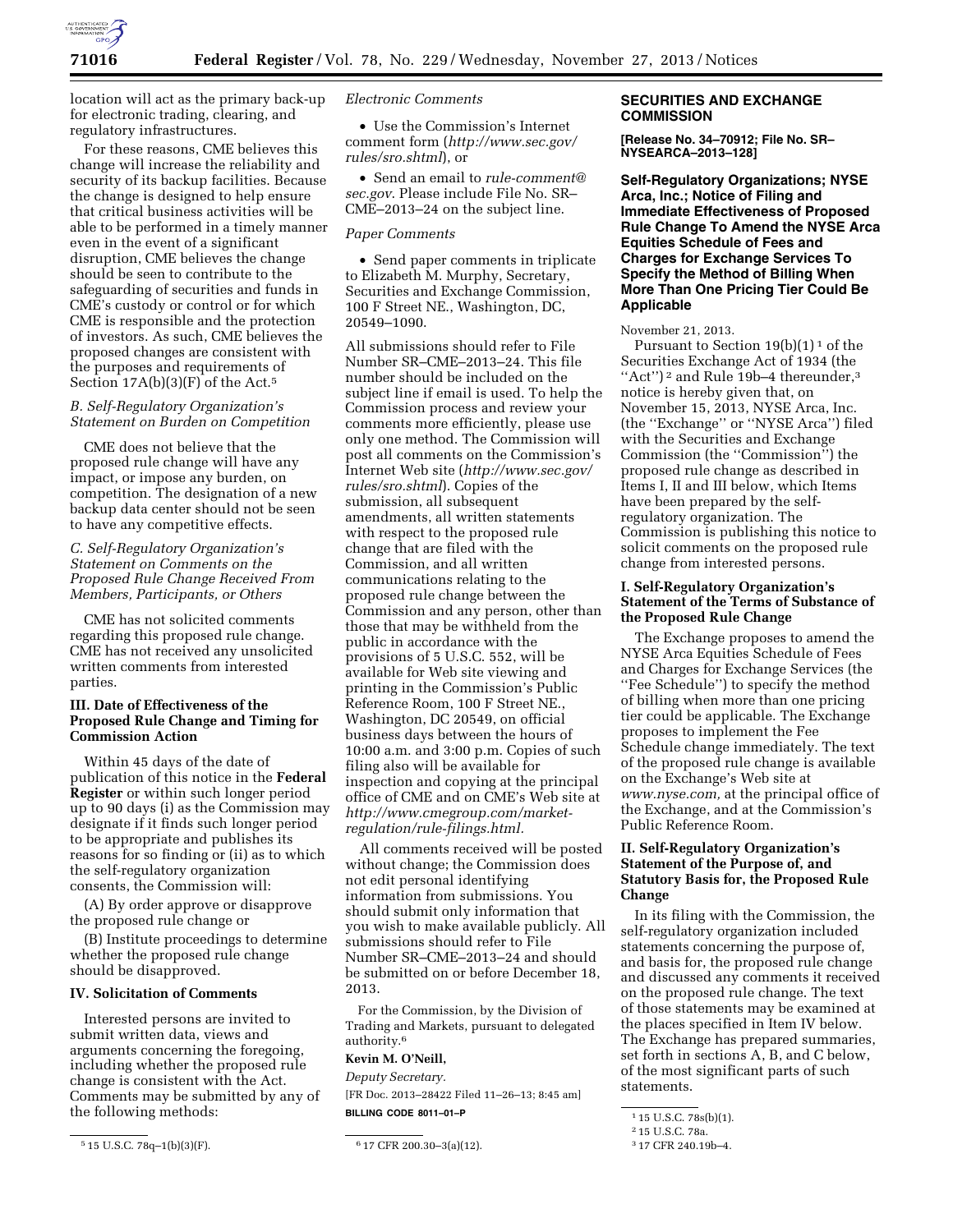*A. Self-Regulatory Organization's Statement of the Purpose of, and the Statutory Basis for, the Proposed Rule Change* 

#### 1. Purpose

The Exchange proposes to specify the method of billing when more than one pricing tier could be applicable. The Exchange proposes to implement the Fee Schedule change immediately.

An ETP Holder may qualify for several different pricing ''Tiers'' based on its level of activity during a particular month. These Tiers each have a corresponding fee or credit that applies to the ETP Holder's transactions during the month. Generally, a qualifying ETP Holder would be subject to a lower transaction fee or a higher transaction credit, depending on the particular Tier. For example, an ETP Holder that qualifies for Tape C Step Up Tier 2 receives an incremental \$0.0002 per share credit for executions that provide liquidity to the Book in Tape C securities, which is in addition to the ETP Holder's Tiered or Basic Rate credit(s) (e.g., \$0.0002 in addition to the \$0.0030 credit under Tier 1).4

Due to the lower fee or higher credit that applies, certain of the pricing Tiers specify that a qualifying ETP Holder is not able to qualify to receive certain other specific Tier pricing. Continuing with the example above, Tape C Step Up Tier 2 provides that Investor Tier 1 and Cross-Asset Tier ETP Holders, among others, cannot qualify for Tape C Step Up Tier 2.5 Without these

To qualify for Tier 1, an ETP Holder must (1) provide liquidity an ADV per month of 0.70% or more of CADV or (2) (a) provide liquidity an ADV per month of 0.15% or more of CADV and (b) be affiliated with an Options Trading Permit (''OTP'') Holder or OTP Firm that provides an ADV of electronic posted executions (including all account types) in Penny Pilot issues on NYSE Arca Options (excluding mini options) of at least 100,000 contracts, of which at least 25,000 contracts must be for the account of a market maker.

5To qualify for Investor Tier 1, an ETP Holder must (1) provide liquidity of 0.60% or more of CADV per month, (2) maintain a ratio of cancelled orders to total orders of less than 30%, excluding Immediate-or-Cancel orders, and (3) maintain a ratio of executed liquidity adding volume-to-total volume of greater than 80%.

To qualify for the Cross Asset Tier, an ETP Holder must (1) provide liquidity of 0.40% or more of the CADV per month, and (2) be affiliated with an OTP Holder or OTP Firm that provides an ADV of electronic posted Customer executions in Penny

exclusions, an ETP Holder could receive a higher credit than intended (e.g., \$0.0034 under Investor Tier 1 plus \$0.0002 under Tape C Step Up Tier 2 would be a total credit of \$0.0036) or lower fees compared to the other fees and credits in the Fee Schedule.6

The Exchange determines qualifications for the Tiers after the billing month ends. If an ETP Holder or Market Maker qualifies for more than one Tier in the Fee Schedule, the Exchange applies the most favorable rate available under such Tiers. For example, if an ETP Holder or Market Maker qualifies for both the Cross-Asset Tier and the Tape C Step Up Tier 2, the Exchange will apply the single most favorable tier to the ETP Holder or Market Maker. The Exchange has consistently applied pricing in this manner and now proposes to codify this practice by adding text to the Tiers in the Fee Schedule that could be effected.

The proposed change is not otherwise intended to address any other issues and the Exchange is not aware of any problems that ETP Holders would have in complying with the proposed change.

#### 2. Statutory Basis

The Exchange believes that the proposed rule change is consistent with Section  $6(b)$  of the Act,<sup>7</sup> in general, and furthers the objectives of Sections  $6(b)(4)$  and  $6(b)(5)$  of the Act,<sup>8</sup> in particular, because it provides for the equitable allocation of reasonable dues, fees, and other charges among its members, issuers and other persons using its facilities and does not unfairly discriminate between customers, issuers, brokers or dealers.

The Exchange believes that the proposed change is reasonable because it specifies the Exchange's current method of billing when more than one pricing Tier could be applicable to an ETP Holder. This method of billing is reasonable because it results in the application of the most beneficial fees and credits for which an ETP Holder qualifies when an ETP Holder qualifies for more than one pricing Tier. The proposed change is equitable and not

unfairly discriminatory because it applies to all ETP Holders equally. The proposed change is also equitable and not unfairly discriminatory because it eliminates the potential for an ETP Holder that qualifies for more than one pricing Tier to receive less favorable pricing than other ETP Holders that qualify for one of the same Tiers.

Finally, the Exchange believes that it is subject to significant competitive forces, as described below in the Exchange's statement regarding the burden on competition.

For these reasons, the Exchange believes that the proposal is consistent with the Act.

### *B. Self-Regulatory Organization's Statement on Burden on Competition*

In accordance with Section 6(b)(8) of the Act,9 the Exchange does not believe that the proposed rule change will impose any burden on competition that is not necessary or appropriate in furtherance of the purposes of the Act. Instead, the proposed change describes the Exchange's existing method of applying fees and credits for ETP Holders that qualify for the various Tiers within the Fee Schedule. This billing method is designed to result in the application of the most beneficial fees and credits for which an ETP Holder qualifies if such ETP Holder qualifies for more than one pricing Tier. This billing method is also designed to increase competition on the Exchange by eliminating a potential disincentive for ETP Holders to submit orders on the Exchange—i.e., if less beneficial fees and credits could apply as a result of qualifying for multiple Tiers. Finally, the Exchange notes that it operates in a highly competitive market in which market participants can readily favor competing venues if they deem fee or credit levels at a particular venue to be unattractive. In such an environment, the Exchange must continually review, and consider adjusting, its fees and credits to remain competitive with other exchanges. The billing method described herein is based on objective standards that are applicable to all ETP Holders and reflects the need for the Exchange to offer significant financial incentives to attract order flow. For these reasons, the Exchange believes that the proposed rule change reflects this competitive environment and is therefore consistent with the Act.

<sup>4</sup>To qualify for the Tape C Step Up Tier 2 an ETP Holder must directly execute providing average daily volume (''ADV'') in Tape C securities (''Tape C Adding ADV'') during the billing month that is at least 2 million shares greater than the ETP Holder's Tape C Adding ADV during the second quarter of 2012 ("Q2 2012"), subject to the ETP Holder's combined providing ADV in Tape A, Tape B, and Tape C Securities during the billing month as a percentage of consolidated ADV (''CADV'') being no less than during Q2 2012.

Pilot issues on NYSE Arca Options (excluding mini options) of at least 0.95% of total Customer equity and exchange-traded fund option ADV, as reported by The Options Clearing Corporation.

<sup>6</sup>*See* Securities Exchange Act Release No. 67461 (July 18, 2012), 77 FR 43408, 43409 (July 24, 2012) (SR–NYSEArca–2012–69) in which the Exchange noted its belief that prohibiting certain ETP Holders from qualifying for the Tape C Step Up Tier 2 was reasonable, equitable and not unfairly discriminatory because the ETP Holders that qualify for certain other Tiers would already receive a higher credit for such executions.

<sup>7</sup> 15 U.S.C. 78f(b).

<sup>&</sup>lt;sup>8</sup> 15 U.S.C. 78f(b)(4) and (5). 9 15 U.S.C. 78f(b)(8).